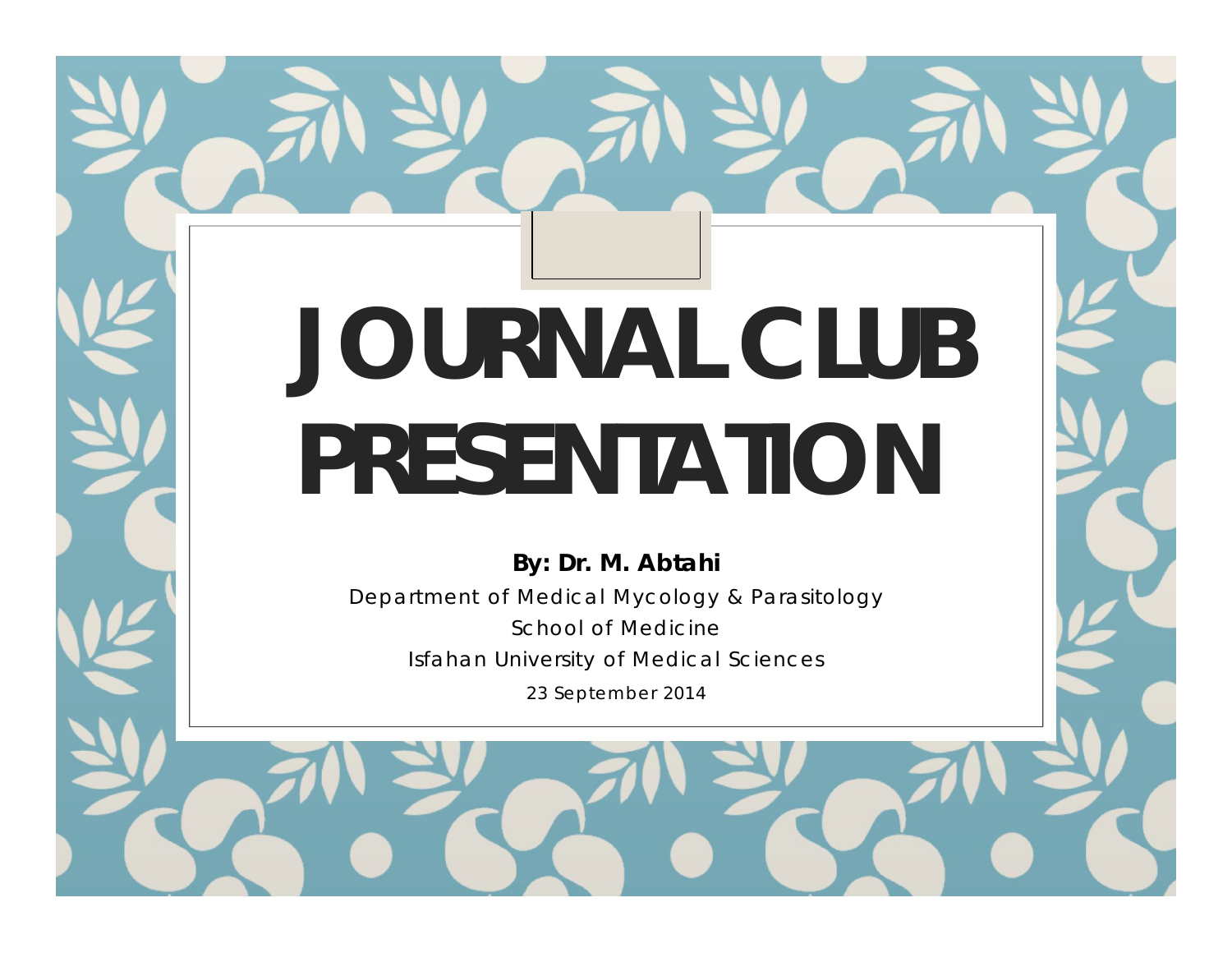**تعريف**

oژورنال کلاب يک برنامه آموزشي جهت افزايش توانايي ارزيابي انتقادي برمبناي شواهد است.

oدر اين روش يادگيري، با ايجاد تعامل با شنوندگان و بحث گروهي، محتواي ارائه

شده يک تحقيق ارزيابي مي شود.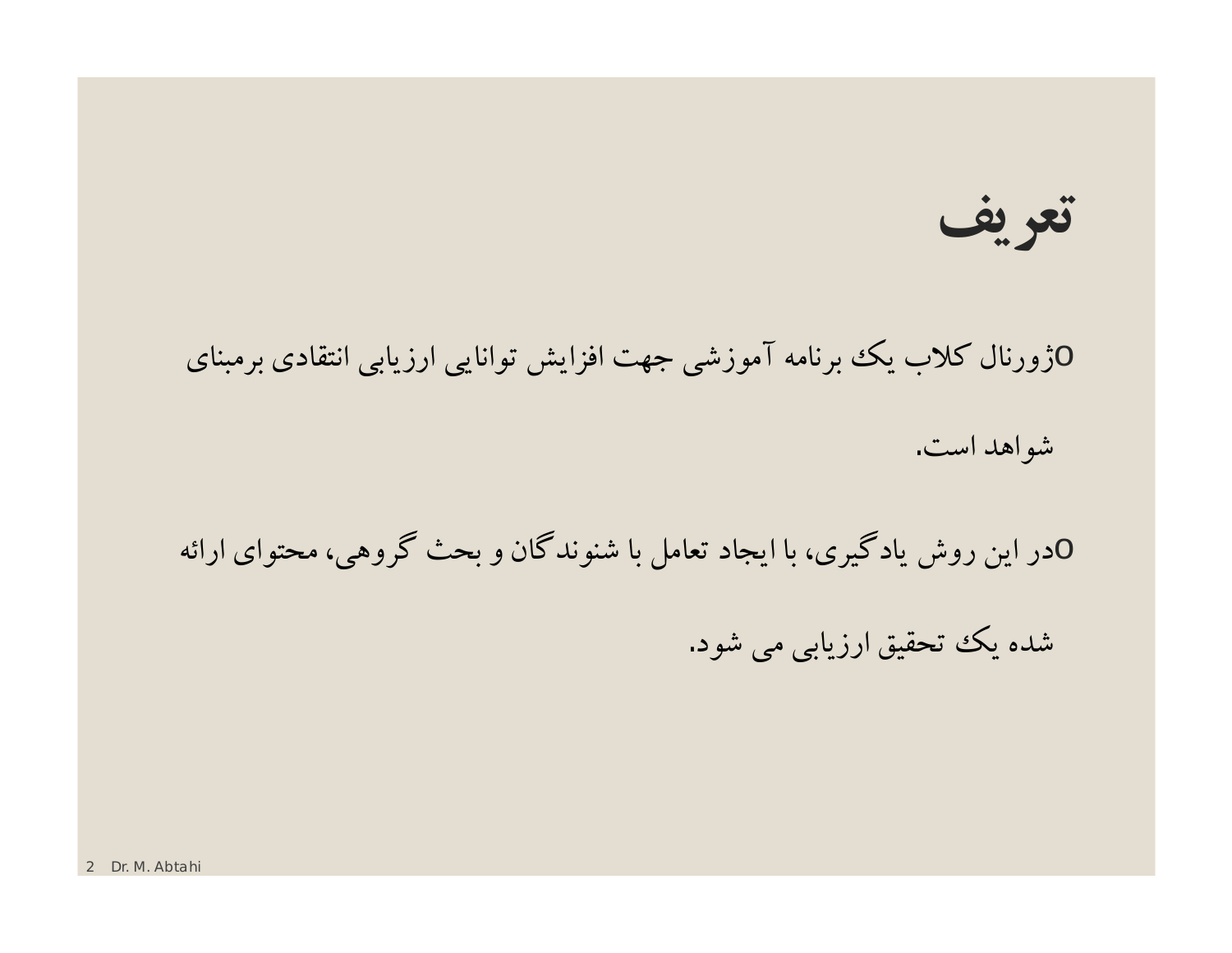# **اهداف ژورنال کلاب**

◦ قادر کردن اعضا براي به روز کردن جديدترين دستاوردهاي علوم پزشکي ◦ محل تبادل نظر براي آموزش، روش شناسي تحقيق، اپيدميولوژي و آمار ◦ فرصتي براي آموزش تصميم گيري و به دست آوردن مهارت ارزيابي نقادانه ◦ ارائه مطالب مبتني بر شواهد جهت حل مشکلات ◦ تبادل بينش ها بر اساس مشکلات ◦ ابزاري جهت آگاهي از راهنماي توسعه و پيشرفت

◦ فرصتي براي تعاملات اجتماعي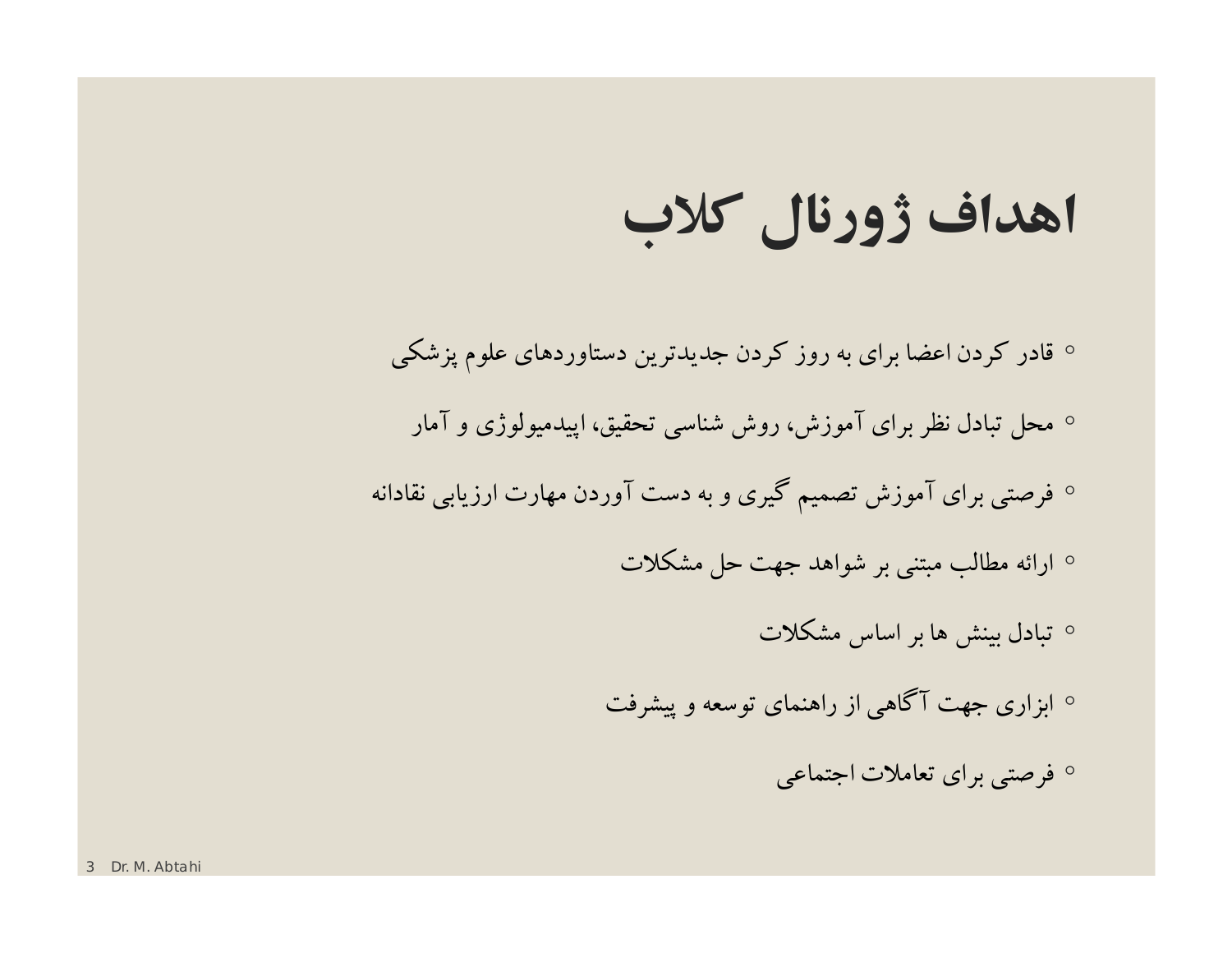**راهنماي تهيه ژورنال کلاب**

- -۱ انتخاب مقاله
- -۲ ارزيابي مقاله
	- -۳ ارائه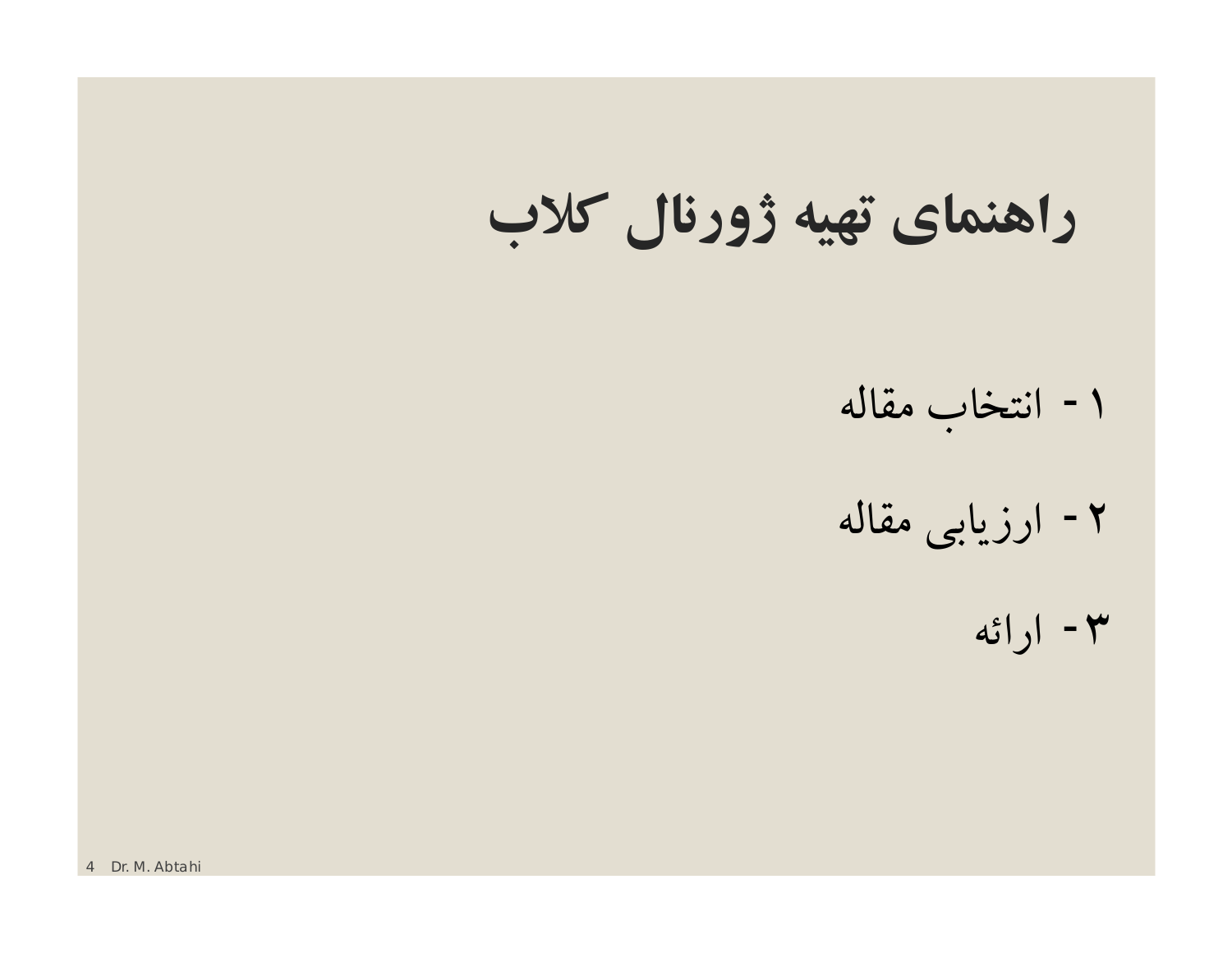# **انتخاب مقاله**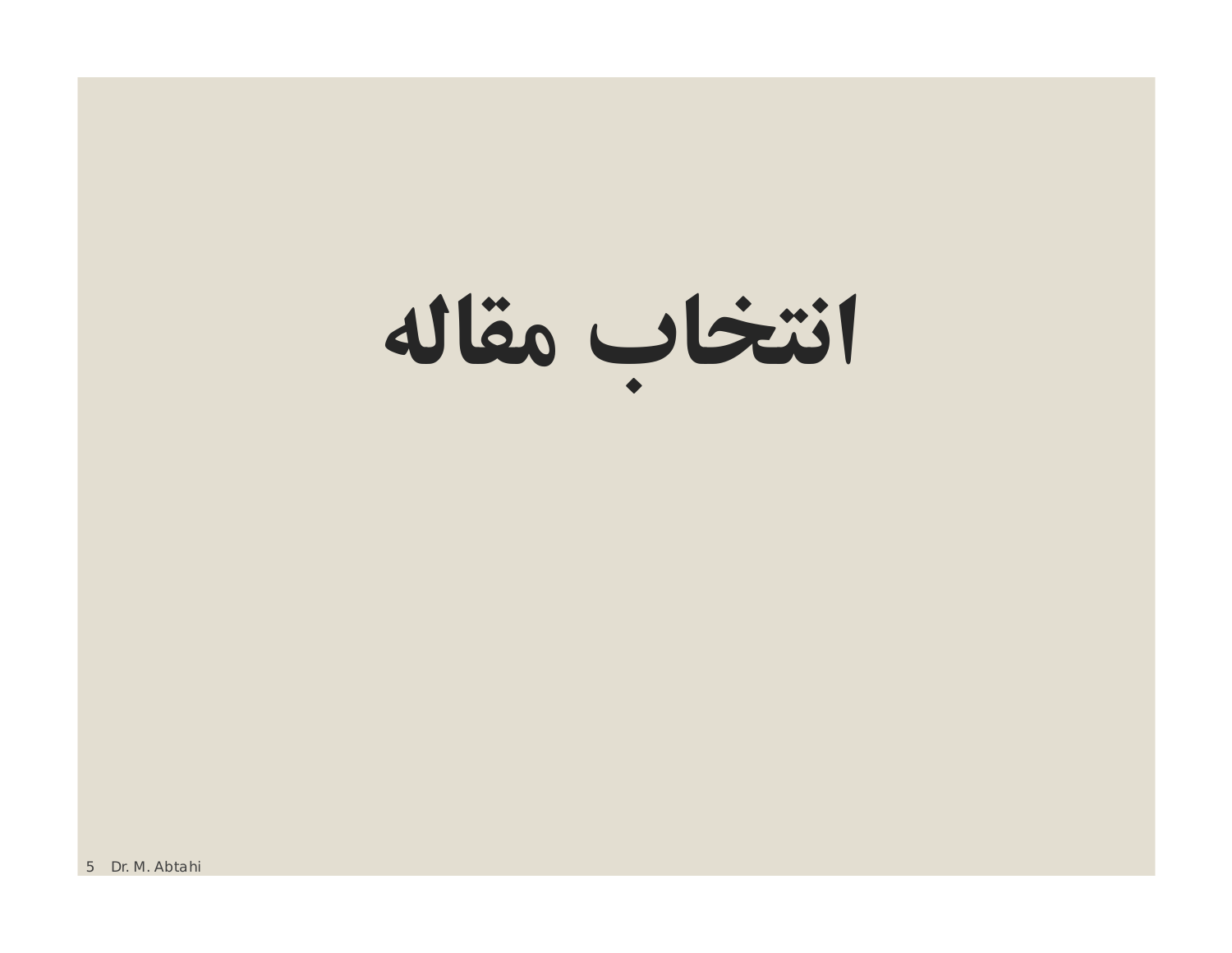## **انتخاب مقاله**

- مقاله اي جديد و با کيفيت بالا انتخاب کنيد.
- مقالات داراي توصيه ويراستار، داراي روشهاي شناخته شده معتبر يا جديد و توسط نويسندگان داراي ارج. ◦ مقالات اصلي (Original (تحقيقي بهتر از مقالات مروري و گزارش موردي اند.
	- ترجيحا يک مقاله (ارجاع به مقاله ديگر، در صورت لزوم).
		- موضوع براي خودتان جذاب باشد.
	- از منابع معتبر مقاله انتخاب کنيد. ارزش واقعي ژورنال کلاب در انتخاب مقاله مناسب است.
- از انتخاب مقالات مروري يا مقالاتي که ديدگاهي را ارائه ميکنند تا حد امکان خودداري کنيد.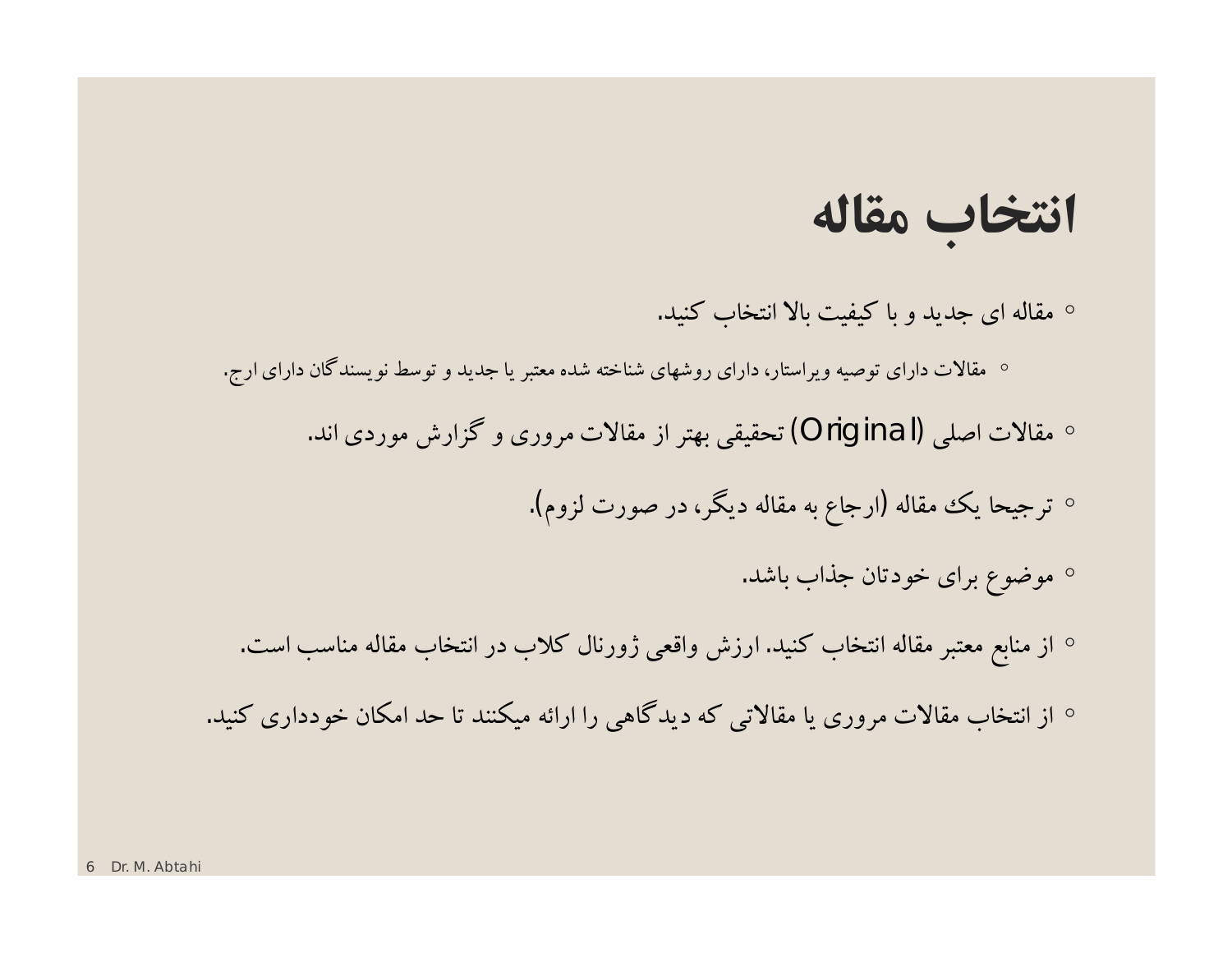# **ارزيابي مقاله**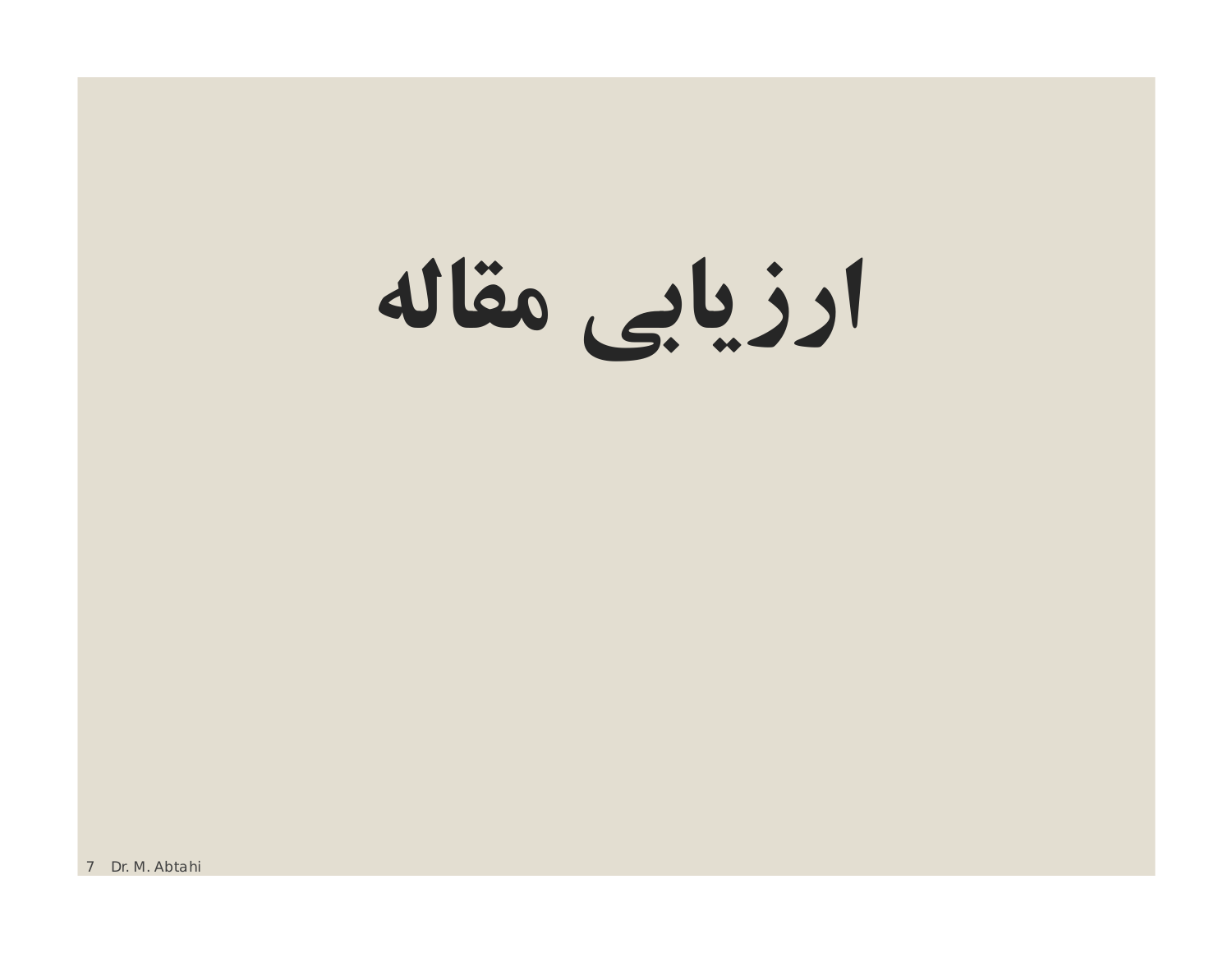**روش خواندن مقاله**

**اولين دور:** 

يادداشت نظرات در حاشيه

توجه به نکات کلي، جدول ها و نمودارها

**دور دوم:**

توجه بيشتر به جزئيات

پاسخ به چک ليست سوالات براي **ارزيابي مقاله**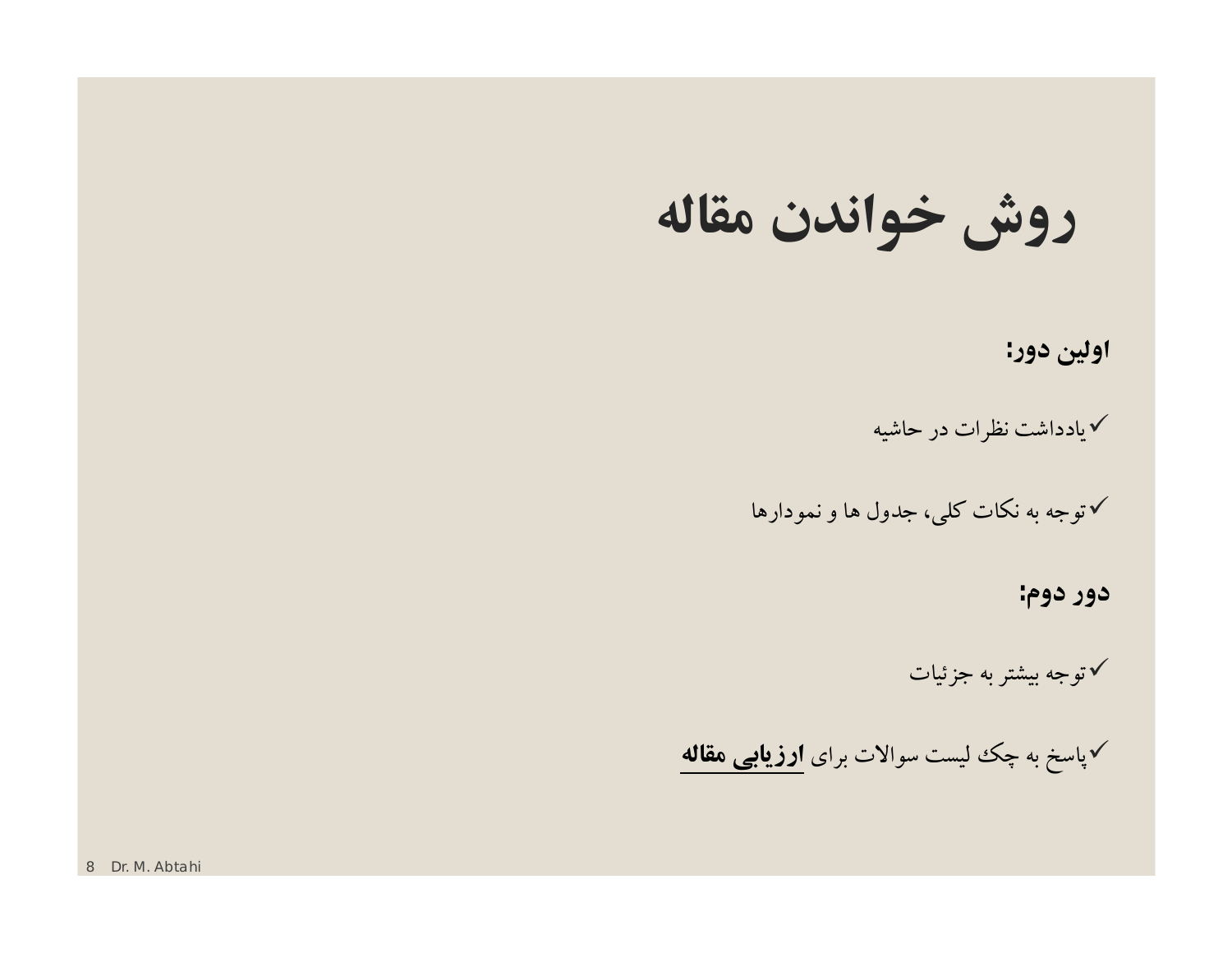**-۱ پيش زمينه مقاله**

◦ هدف مقاله چيست و آيا سوالي که مطرح شده، به روشني بيان گرديده است؟

◦ فرضيه اي که تحقيق را پشتيباني مي کند چيست؟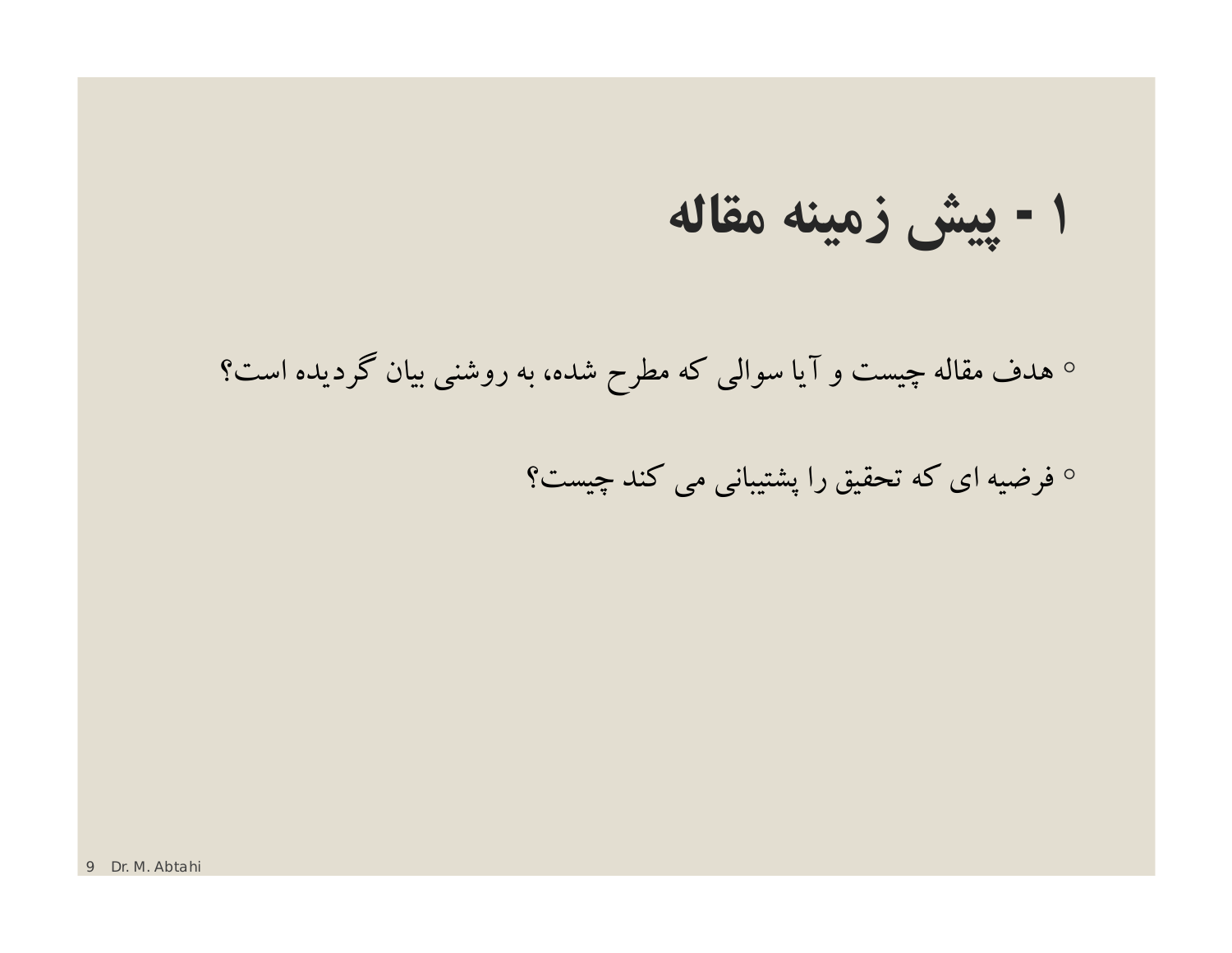**-۲ طرح تحقيق**

- معيار ورود به تحقيق چيست؟
- آينده نگر يا گذشته نگر است؟
- تصادفي يا غير تصادفي است؟
- روشهاي کنترل متغيرها چگونه بوده است؟
	- آيا نوع طرح استفاده شده مناسب است؟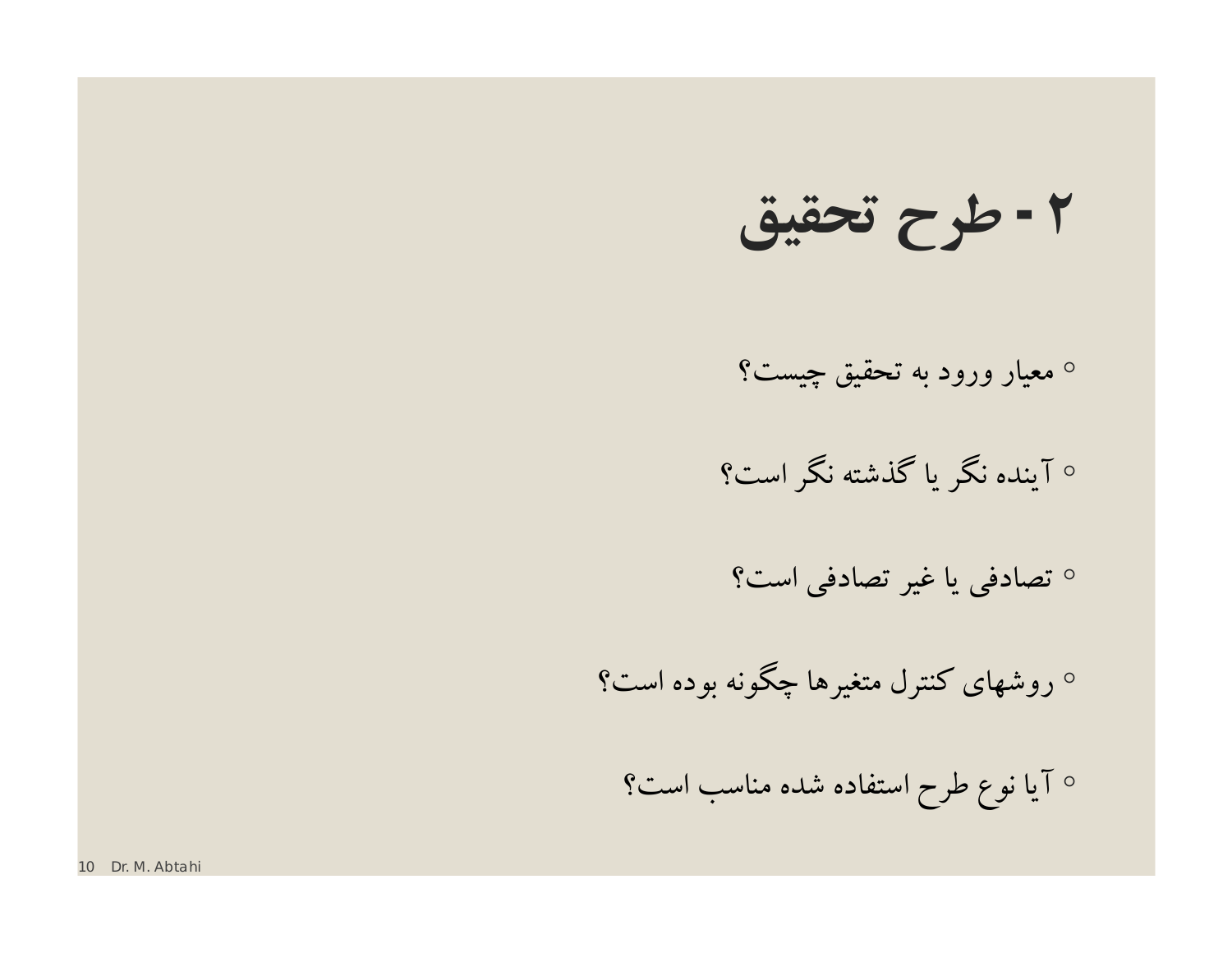**-۳ اجراي تحقيق**

◦ آيا اندازه نمونه کافي است؟

◦ آيا متغيرهاي مداخله گر وجود دارند؟

◦ ميزان از دست رفتن نمونه ها در تحقيق چه بود و آيا پيگيري کافي بوده است؟

◦ آيا روشهاي آماري مناسب بوده اند؟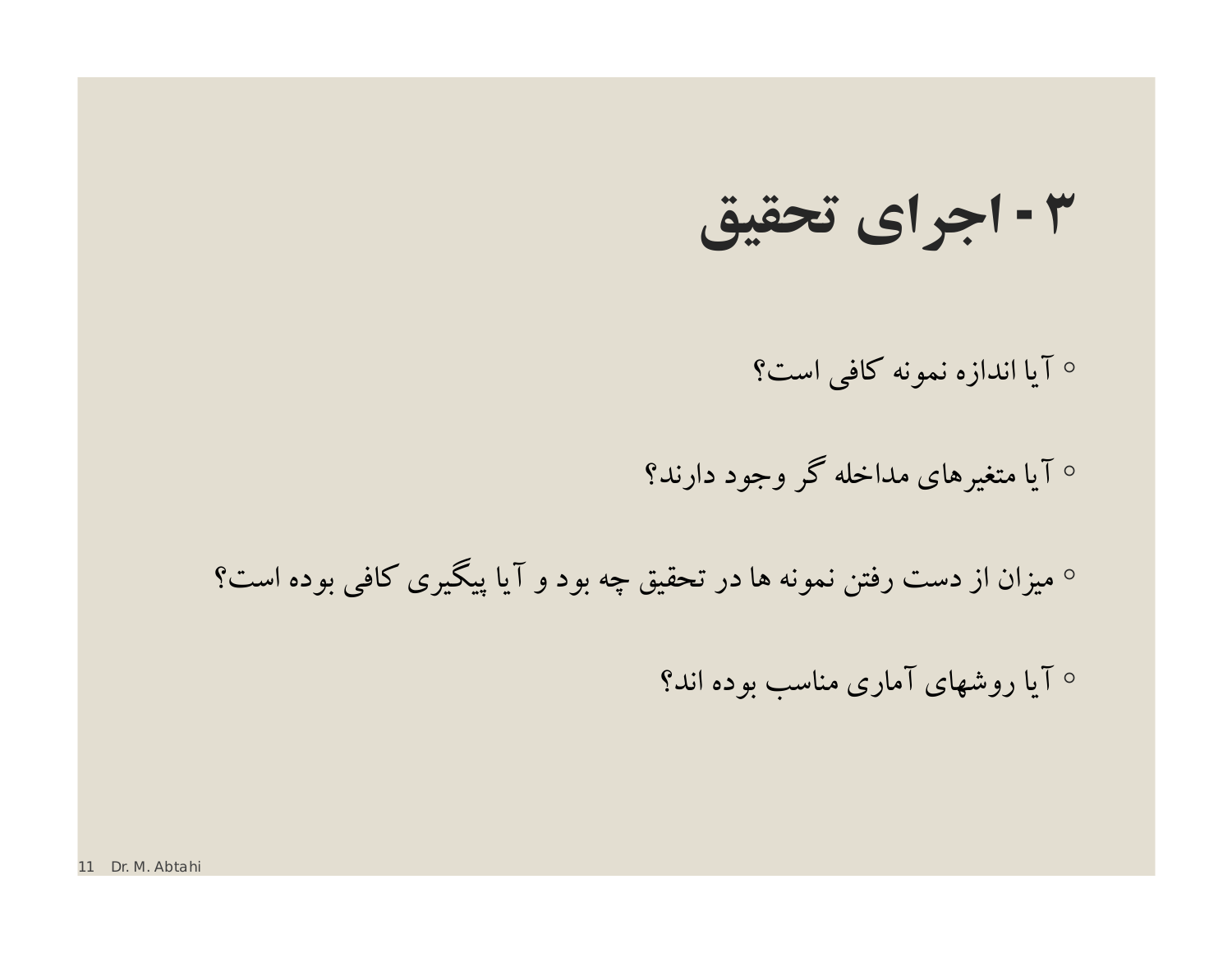**-۴ ارزيابي نتيجه گيري**

◦آيا يافته هاي تحقيق، نتيجه گيري ها را حمايت مي کند؟

◦ کاربرد نتايج چگونه است؟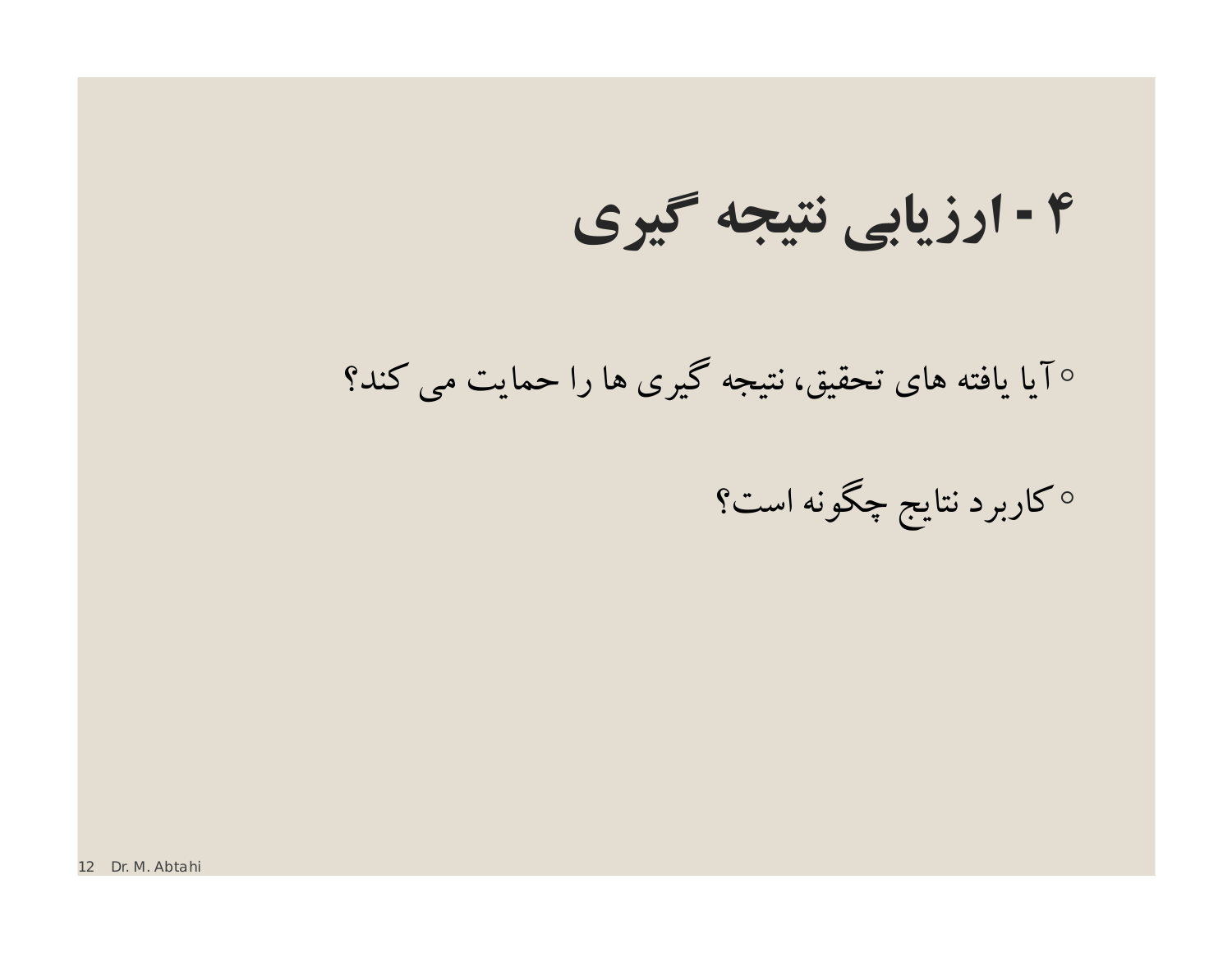**-۵ کاربرد تحقيق**

### ◦آيا اطلاعات براي عملکرد مفيد هستند؟

◦آيا ايده هايي را براي تحقيقات آينده ارائه مي دهد؟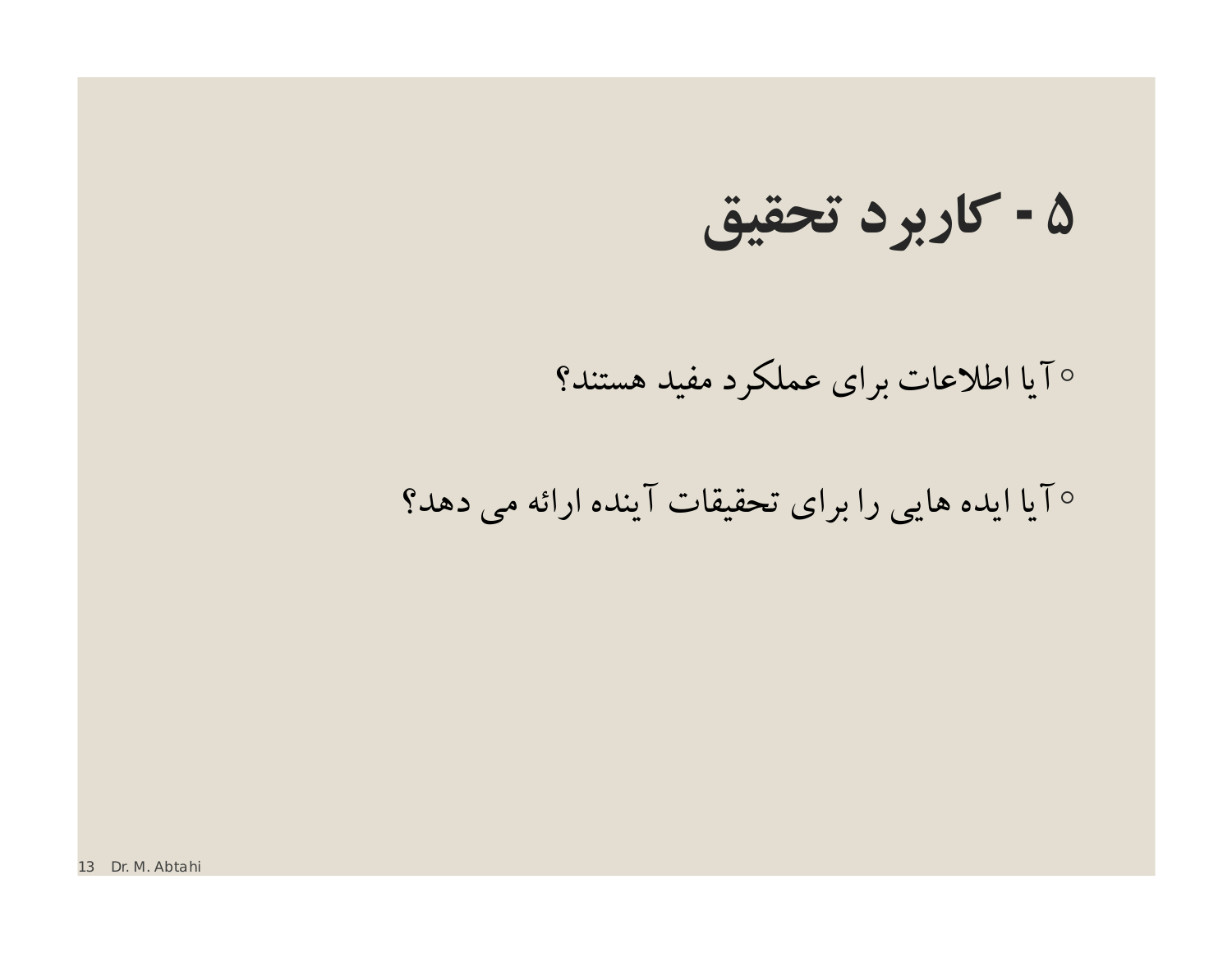### **How to critique a paper چگونه مقاله را ارزيابي کنيم**

Was the aim of the paper stated?

Was the study well designed?

Most clinical studies are retrospective and these often suffer from

unstandardized data and bias .

Was the research well carried out?

Was ethical approval obtained?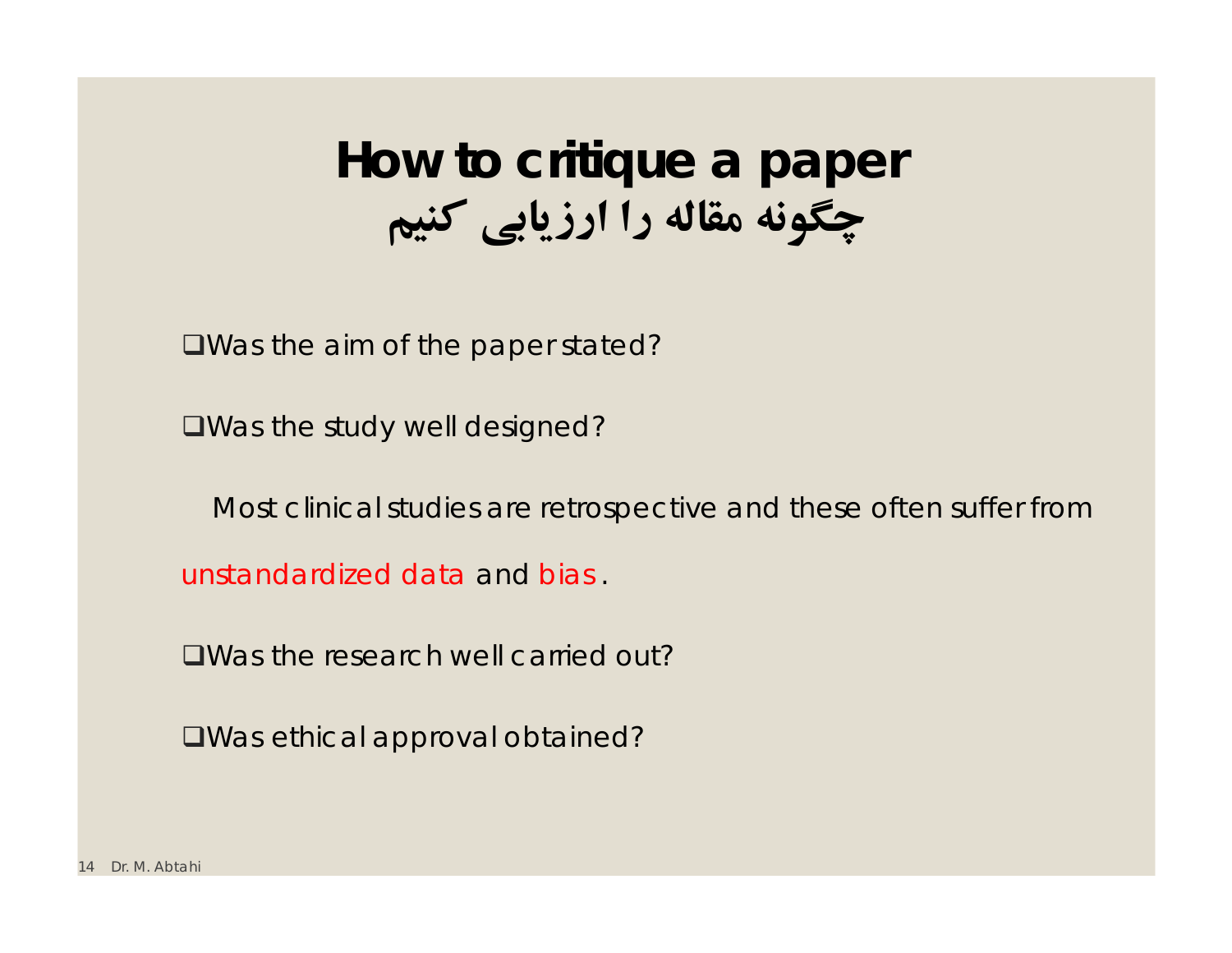Were there conflicts of interest?

How were patients selected?

Was consent obtained?

How was randomization performed?

Were patients excluded, lost to follow up, did they die, refuse

participation, or have notes missing?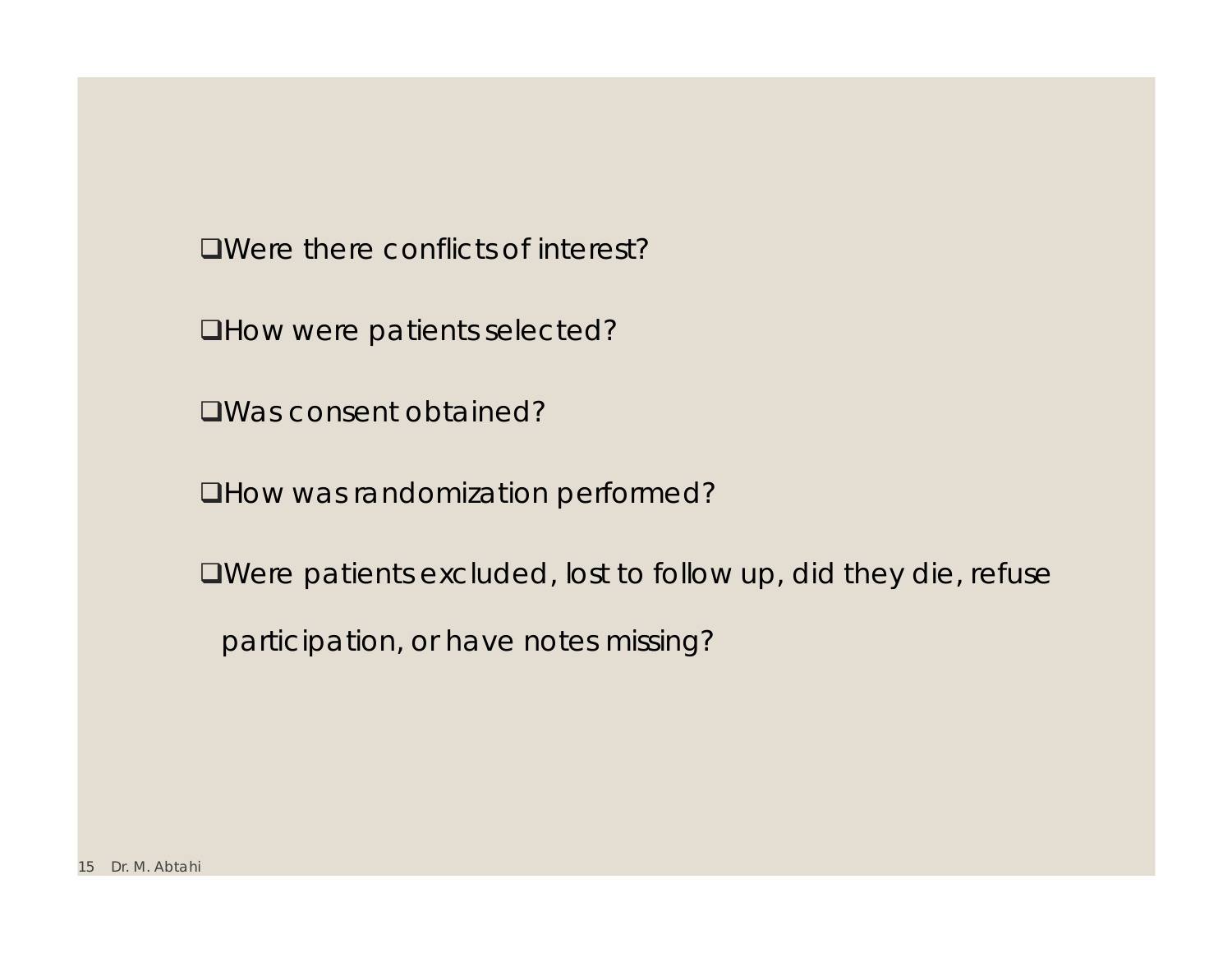- What were the outcome measures, and were the statistics satisfactory ?
	- In many studies numbers are too small for statistical analysis
- Are the patients similar to those seen in your unit?
- **□**Is the subject important or relevant to your unit's clinical practice?
- Did the study persuade you to change your mind?
- Are the study's conclusions sufficiently evidence based and should they be incorporated into your unit's practice?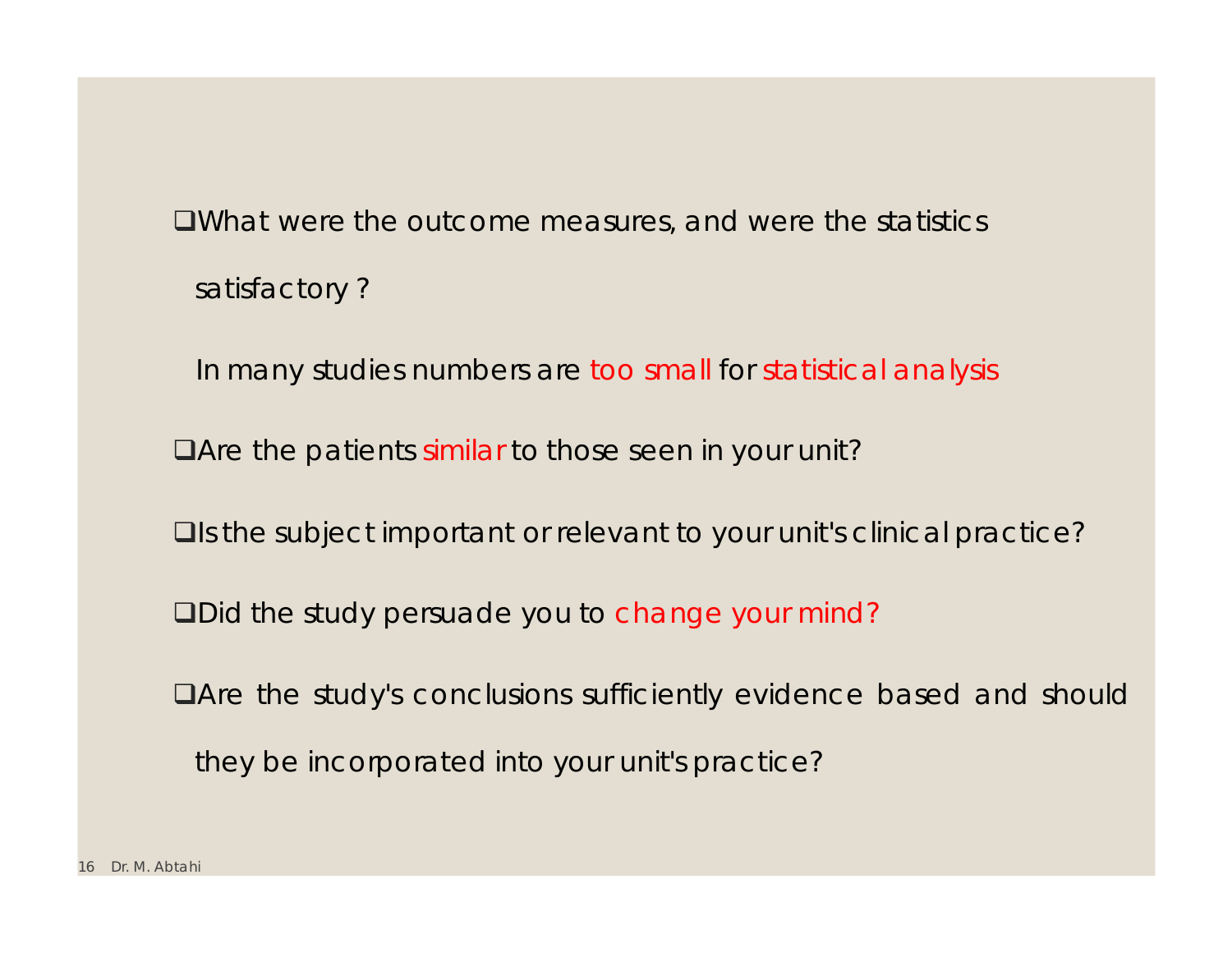چک لیست ارزیابی مقاله براي ژورنال کلاب

#### ◦ **a) Background of the article**

- i) What is the purpose of the article and is the question posed clearly stated?
- ii) What is the hypothesis which underpins the research?
- **b) Study design**
- i) What are the criteria for entry into the study?
- ii) Was it prospective or retrospective?
- iii) Was it randomised or non-randomised?
- iv) How was it controlled eg. Case control, historical controls, and were these appropriate?
- v) If a crossover design was used, was it appropriate?
- vi) If an assessment of an observation was required, was it made "subjectively" by one of the authors or objectively by an independent blinded observer?
- **c) Execution of the study**
- i) Is the sample size adequate?
- ii) Are there confounding variables?
- iii) What was the attrition rate of the subjects in the study and was follow-up adequate?
- iv) Were the statistics appropriate?
- **d) Assessment of Conclusions**
- i) Do the findings in this study support the conclusions?
- ii) What is the clinical as against statistical significance of the study?
- **e) Application of the Study**
- i) Is the information helpful to surgical practice?
- ii) Does it present ideas for future research?
- 17 Dr. M. Abtahi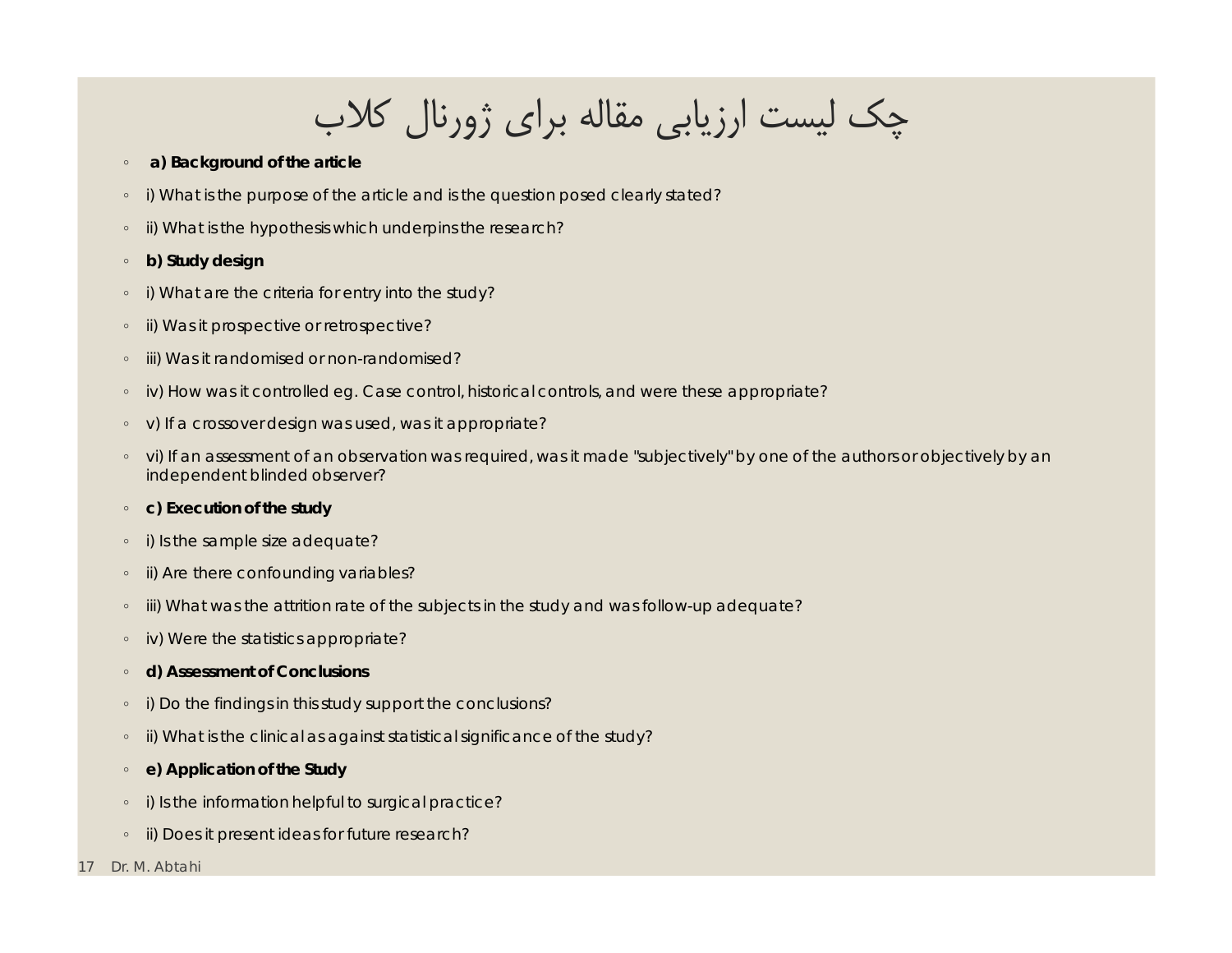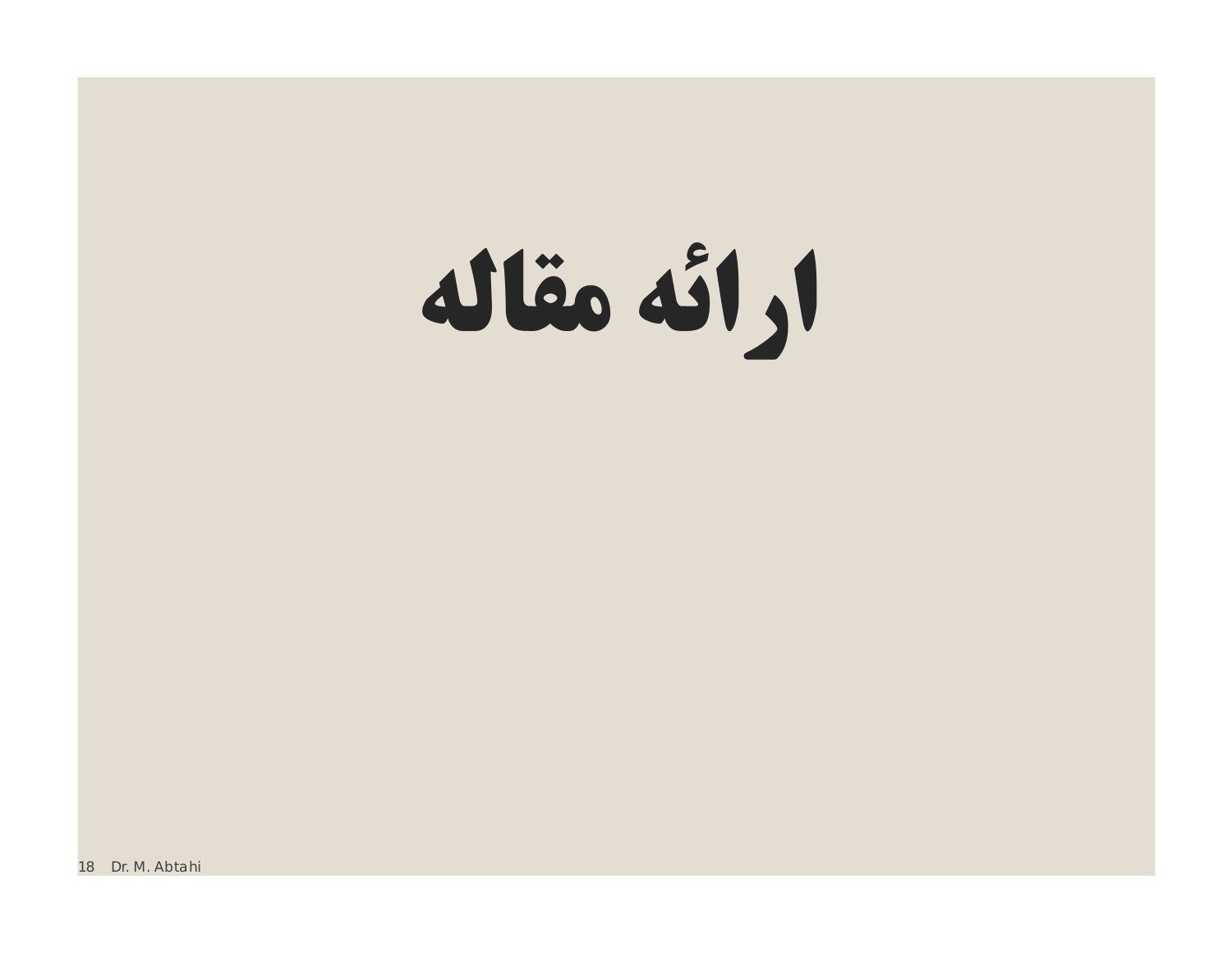◦ با پاسخ به سوالات ياد شده، امکان ارائه در ۱۰ دقيقه وجود دارد. √ ارائه، شامل چيدمان استاندارد مقاله است (مقدمه، روش ها، نتايج و نتيجه گيري يا بحث). ◦ خود را به يافته هاي اساسي تحقيق محدود کنيد. ◦ زماني که جزييات مقاله را ارائه مي کنيد، بايد نقاط ضعف و قوت و کاربرد آن را مورد بحث قراردهيد. ◦ کل جلسه حداکثر ۴۰ دقيقه باشد. ◦ اسلايدها ساده و قابل درک براي حاضرين در جلسه باشند. ◦ مقاله را با زبان خود خلاصه کنيد (کپي نکنيد).

◦ جلسه را با يک بحث کلي، قاطع و مشخص راجع به مقاله پايان دهيد.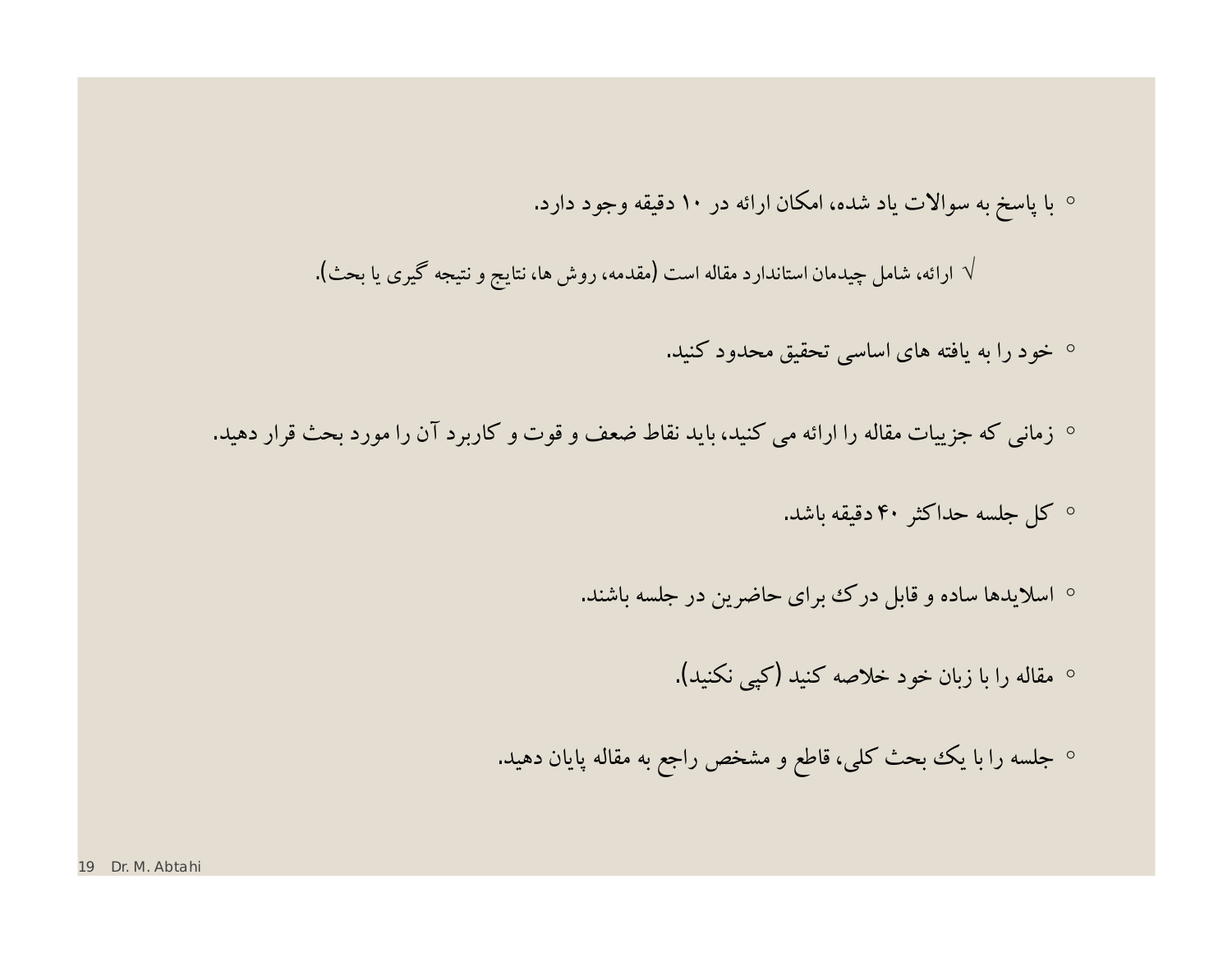○ يک زمينه مختصر در رابطه با اين مطالعه ايجاد کنيد.

◦ فرضيه مطالعه را بيان کنيد.

◦ روش پايه اي که در تحقيق استفاده شده را توصيف کنيد.

- نتايج مطالعه را بيان کنيد.
- اهميت نتايج تحقيق را توضيح دهيد.
- **مطالعه را مورد نقد قرار دهيد.**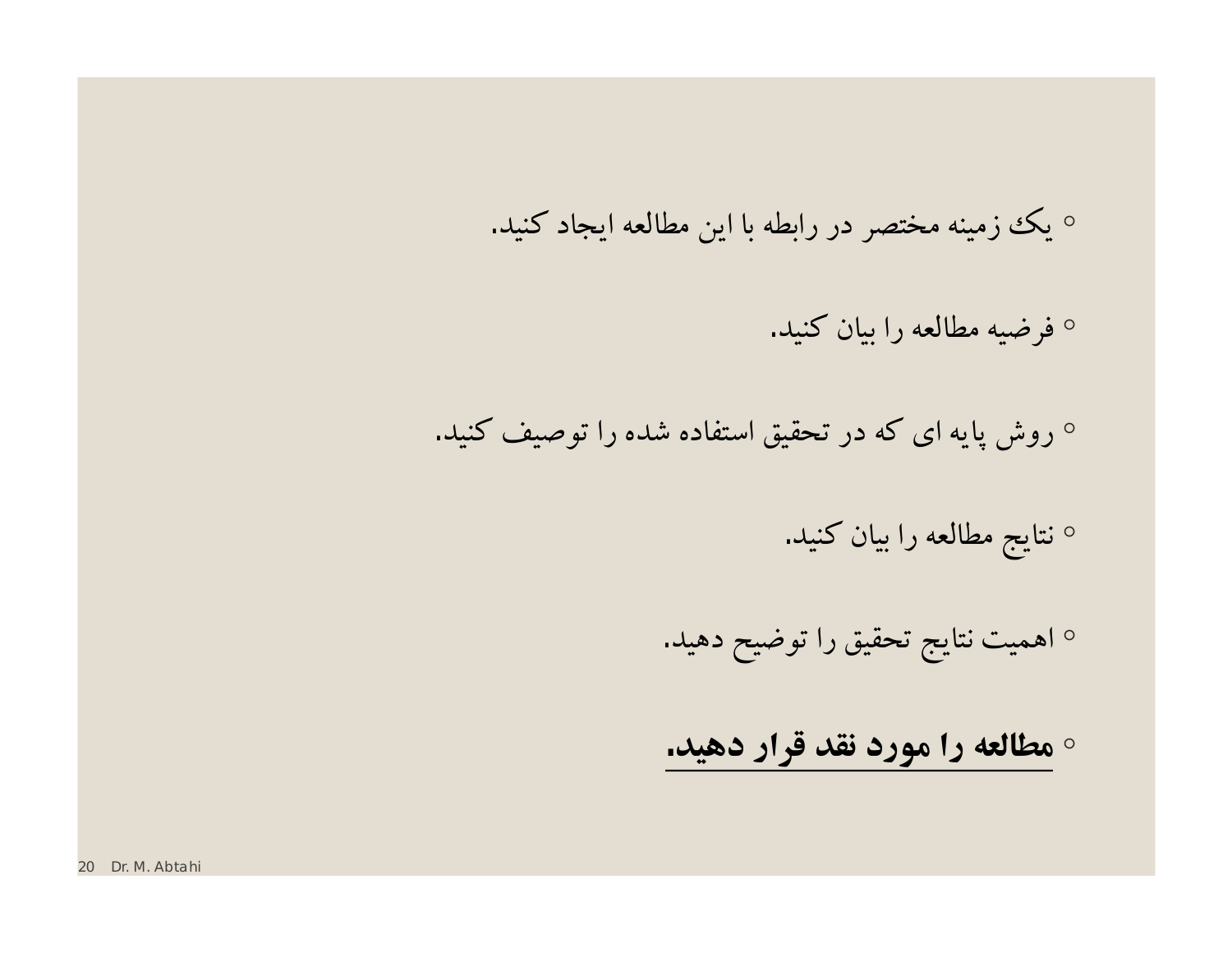#### **Appendix 1** Journal Club - Feedback form

| 1. Were the following slides included in the presentation?<br>A clear well-formulated question<br>Aims and objectives<br>A case report / context of the question<br>Literature search (databases / PICO / search terms)<br>Bibliographic details of the article selected<br>A flow chart of the study / details of the study<br>Appraisal of the study using CASP tool |              |                     |   |   |  |
|------------------------------------------------------------------------------------------------------------------------------------------------------------------------------------------------------------------------------------------------------------------------------------------------------------------------------------------------------------------------|--------------|---------------------|---|---|--|
| 2. How do you rate the presentation on a scale of 1 to 5 (1= strongly disagree 2=disagree<br>3=neutral 4=agree 5=strongly agree                                                                                                                                                                                                                                        |              |                     |   |   |  |
| Clear communication                                                                                                                                                                                                                                                                                                                                                    | 1            | 3<br>2              | 4 | 5 |  |
| Good use of media                                                                                                                                                                                                                                                                                                                                                      | $\mathbf{1}$ | $\overline{2}$<br>3 | 4 | 5 |  |
| Interactive                                                                                                                                                                                                                                                                                                                                                            | $\mathbf{1}$ | 2<br>3              | 4 | 5 |  |
| A positive response to comment / criticism<br>I. Abtahi                                                                                                                                                                                                                                                                                                                | 1            | 3<br>2              | 4 | 5 |  |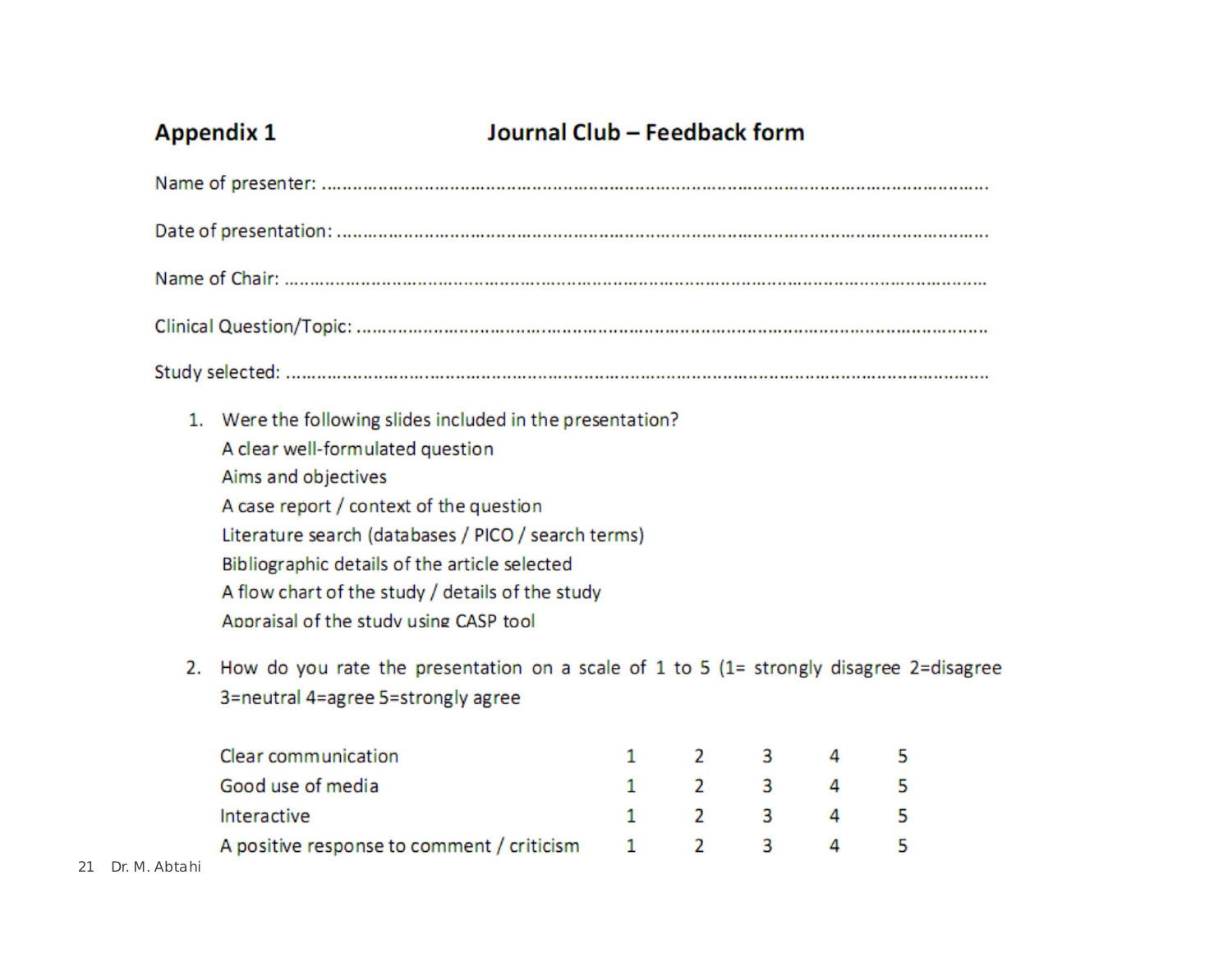3. Did the presenter put enough time and effort into the presentation as a whole? On a scale of 1 to 5 (1= strongly disagree 2=disagree 3=neutral 4=agree 5=strongly agree)

> $\mathbf{1}$  $\overline{2}$  $\overline{3}$  $\overline{a}$ 5

4. Did the presenter generally demonstrate good understanding of the topic presented? On a scale of 1 to 5 (1= strongly disagree 2=disagree 3=neutral 4=agree 5=strongly agree)  $\overline{3}$  $\mathbf{1}$  $\overline{2}$ 4 5

### Comments

6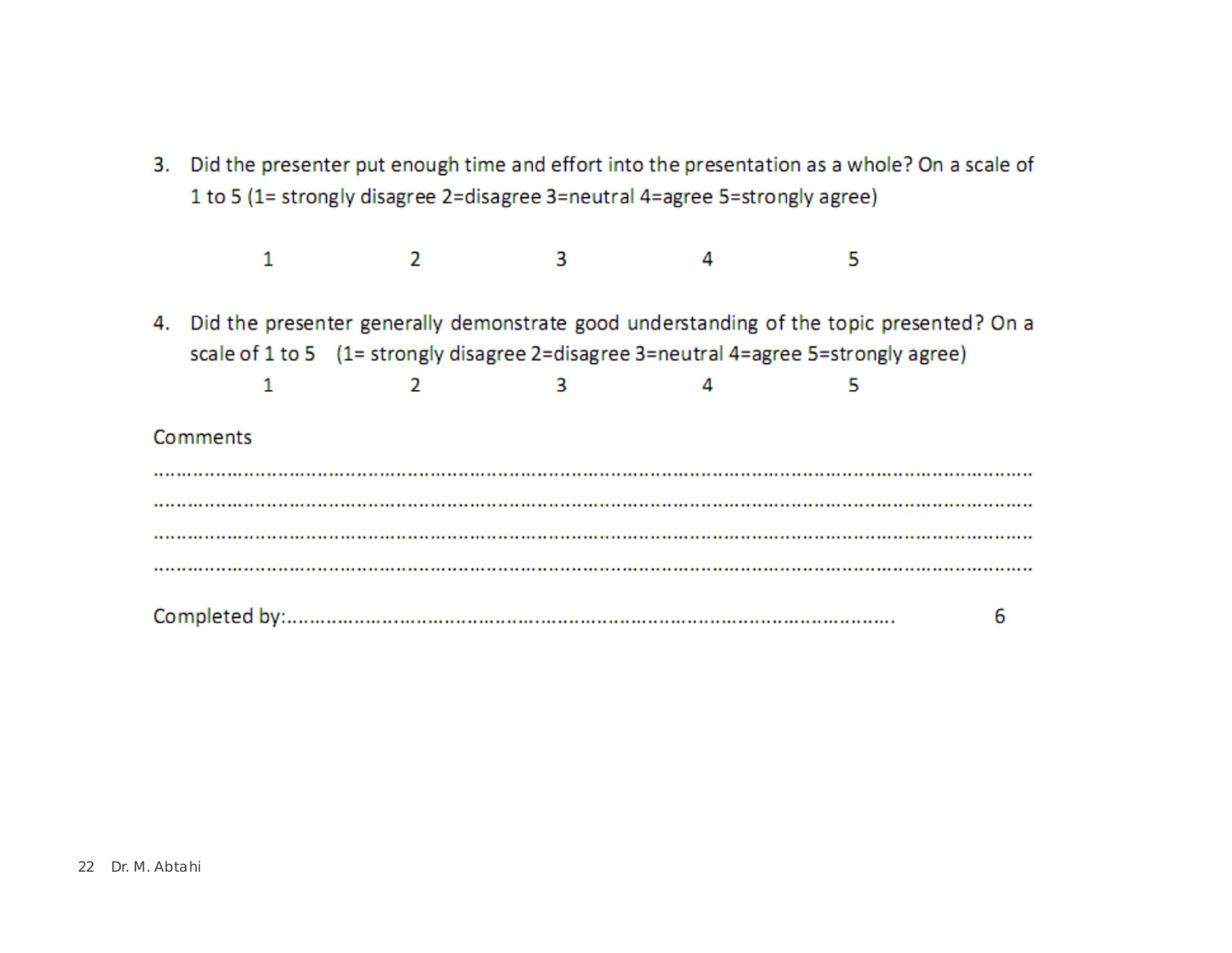## **برنامه ژورنال کلاب**

oارائه هر ۲ هفته يک بار توسط يک دانشجو با هدايت يک عضو هيات علمي. oحداقل دو هفته قبل از ارائه مقاله، موضوع مدنظر خود را جهت تأييد، مطرح نمائيد. oمقاله پس از انتخاب توسط دانشجو، حداقل توسط يکي از اعضا هيات علمي تاييد گردد. oاسلايدها به زبان انگليسي تهيه شوند. oمعرفي ارائه کننده بعدي در آخر جلسه. oارسال مقاله براي شرکت کنندگان. oتهيه ابزاري براي ارائه. oاطلاع رساني بموقع. oبررسي مکان و وسايل مورد نياز هنگام ارائه. oحضور دانشجويان در جلسه ها الزامي است. oارائه ژورنال کلاب و حضور در جلسه ها به عنوان قسمتي از واحد کارورزي دانشجويان کارشناسي ارشد و دکتري مي باشد.